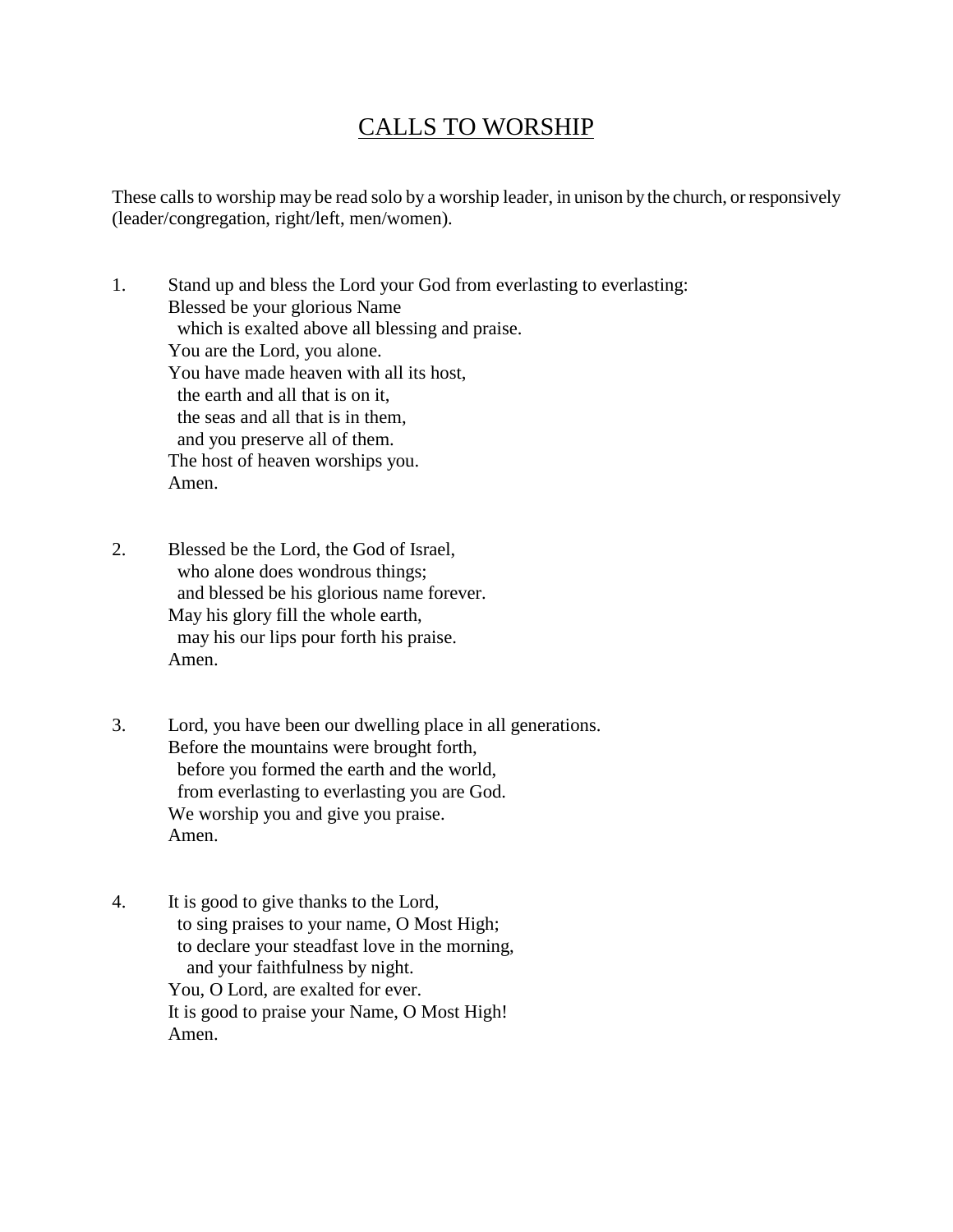- 5. The Lord reigns; he is robed in majesty. Your throne, O God, is established from of old; You are from everlasting. Your decrees are very sure. Holiness befits your house, O Lord, for evermore. Amen.
- 6. Bless the Lord, O my soul; and all that is within me, bless his holy name. Who forgives all your iniquity, who heals all your diseases; Who redeems your life from the pit, who crowns you with steadfast love; Who satisfies you with good as long as you live. Bless the Lord, all his hosts, his servants that do his will! Bless the Lord, all his works, in all places of his dominion! Bless the Lord, O my soul! Amen.
- 7. O the depth of your riches and wisdom and knowledge, O God! How unsearchable are your judgments and how inscrutable your ways! For who has known your mind, or who has been your counselor? Or who has given a gift to you that they might be repaid? For from you, and through you, and to you are all things. To you be glory forever! Amen.
- 8. Great indeed, we confess, is the mystery of our religion: God was manifested in the flesh, vindicated in the Spirit, seen by angels, preached among the nations, believed on in the world, taken up in glory. We have gathered in his presence. Let us worship him with pure hearts. Amen.
- 9. To the blessed and only Sovereign, the King of kings and Lord of lords, who alone has immortality and dwells in unapproachable light, whom no mortal has ever seen or can see: To him be honor and eternal dominion. Amen.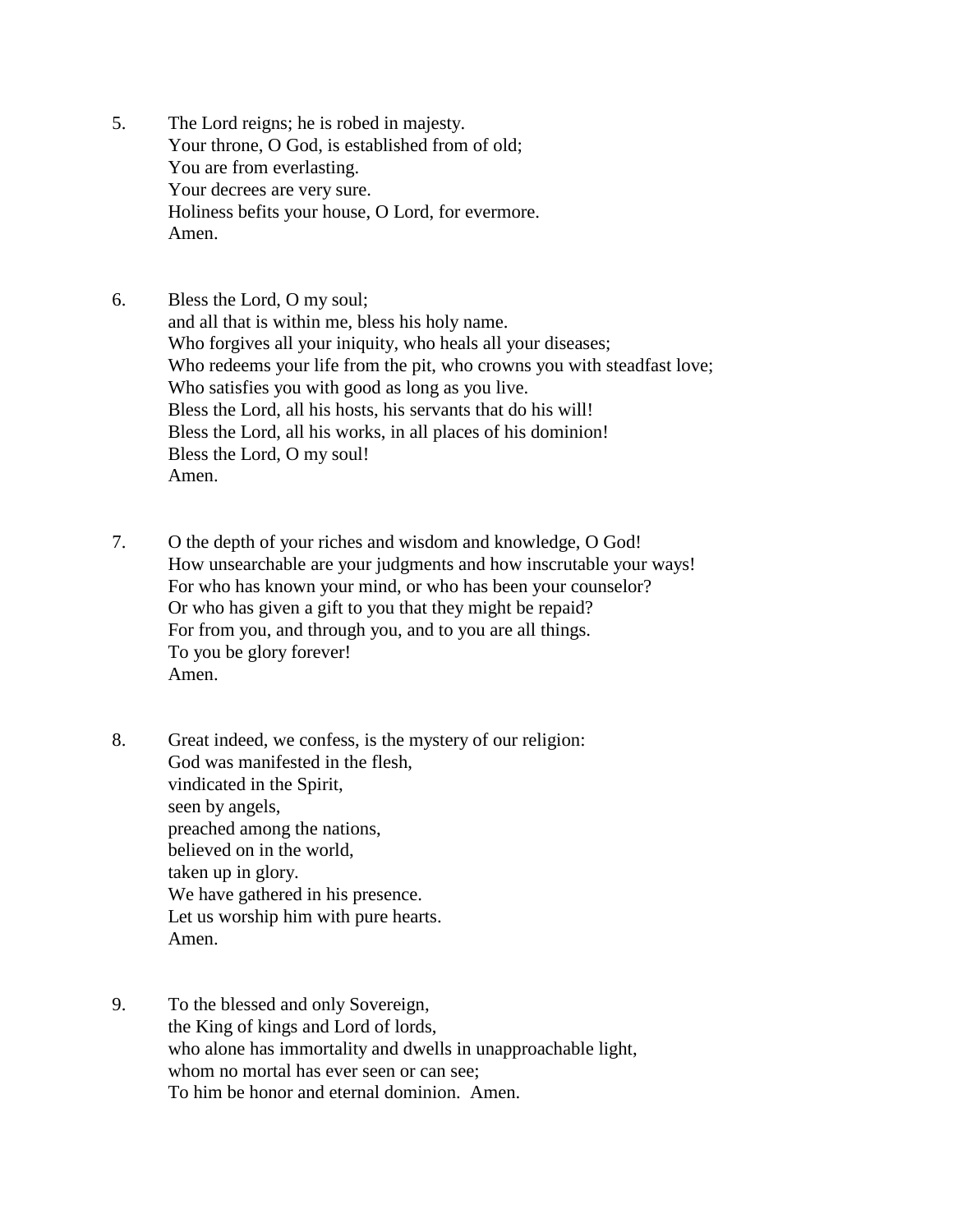- 10. To him who loves us, and has freed us from our sins by his blood, And made us a kingdom, priests to his God and Father, To him be glory and dominion for ever and ever. Amen.
- 11. Holy, holy, holy is the Lord God Almighty, who was, and is, and is to come. You are worthy, our Lord and God, to receive glory and honor and power. For you created all things, and by your will they were created. And worthy is the Lamb who was slain, to receive power and wealth and wisdom and might and honor and glory and blessing! Now to him who sits upon the Throne and to the Lamb, be blessing and honor and glory and might for ever and ever! Amen.
- 12. Blessed be the name of God for ever and ever, to whom belongs wisdom and might. He changes times and seasons, he removes kings and sets up kings; He gives wisdom to the wise, and knowledge to those with understanding; He reveals deep and mysterious things; He knows what is in the darkness, and the light dwells with him. To you, O God, we give thanks and praise. Blessed be the name of God for ever and ever. Amen.
- 13. Give ear, O heavens, and let the earth hear our words. for we will proclaim the Name of the Lord. Ascribe greatness to our God, for his work is perfect and his ways are just. Enter his gates with thanksgiving and his courts with praise. Amen.
- 14. Sing praises to God, sing praises! For God is king of all the earth; God reigns over all the nations. He is highly exalted, and worthy to be praised. Amen.
- 15. Sing to God, O kingdoms of the earth! Ascribe power to God, whose majesty is over all.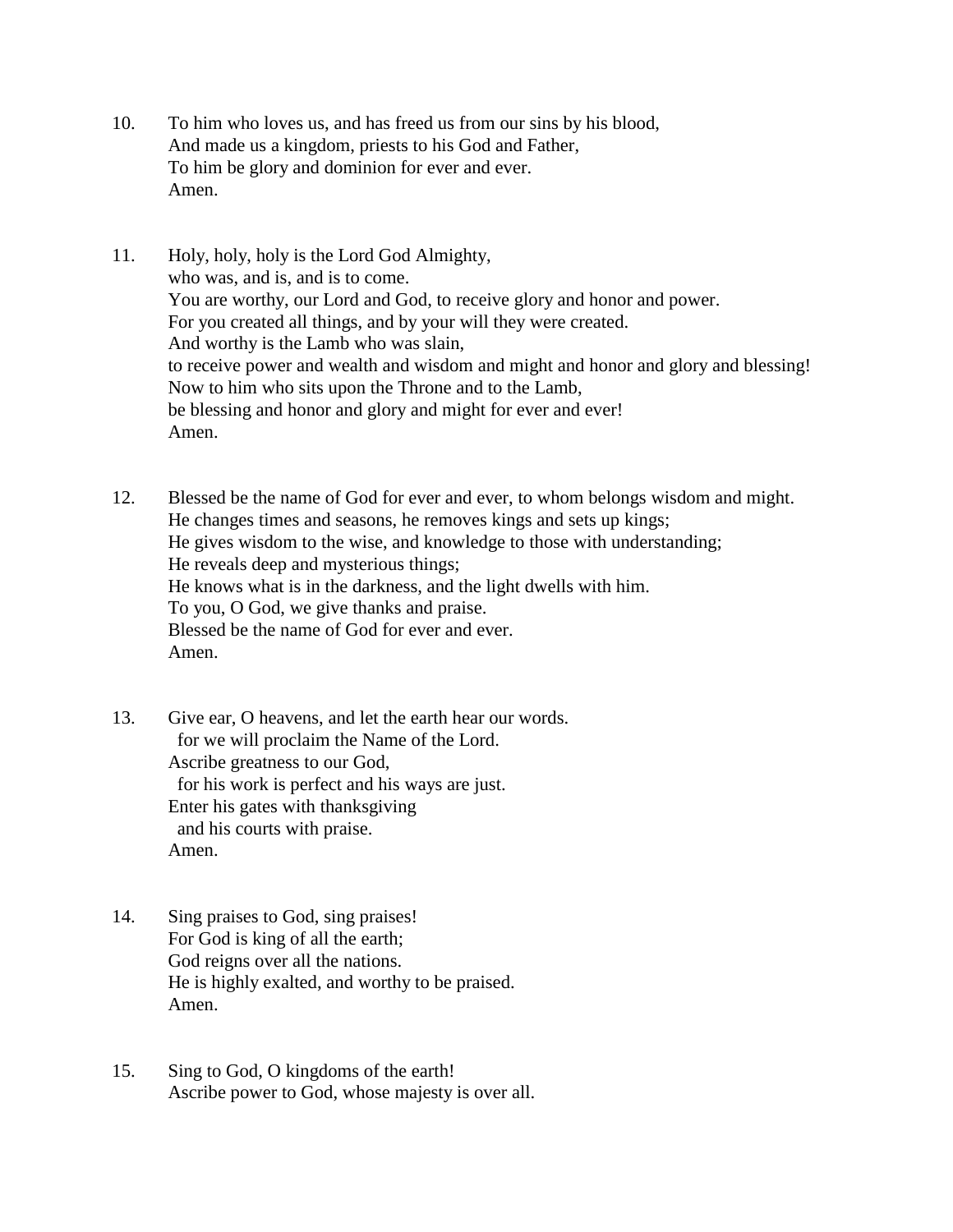Awesome is God in his sanctuary; He gives power and strength to his people. Sing praises to the Lord our God. Amen.

- 16. O come, let us sing to the Lord; let us come into his presence with thanksgiving. The Lord is a great God; he made the heavens and earth. Come, let us worship and bow down; let us kneel before the Lord, our Maker. Amen.
- 17. Sing to the Lord a new song; sing to the Lord, all the earth. Sing to the Lord, bless his Name; tell his salvation among the nations. Ascribe to the Lord the glory due his Name; worship the Lord in holy array; tremble before him, all the earth. Amen.
- 18. The Lord reigns! Let the peoples tremble. He sits enthroned upon the cherubim. He is exalted over all the peoples. Extol the Lord our God. Worship at his footstool. Amen.
- 19. Make a joyful noise to the Lord, all the lands! Serve the Lord with gladness; Come into his presence with singing. Know that the Lord is God. It is he that made us, and we are his. We are his people and the sheep of his pasture. Enter his gates with thanksgiving and his courts with praise. Give thanks to him; bless his Name. For the Lord is good; his steadfast love endures for ever; and his faithfulness to all generations. Amen.